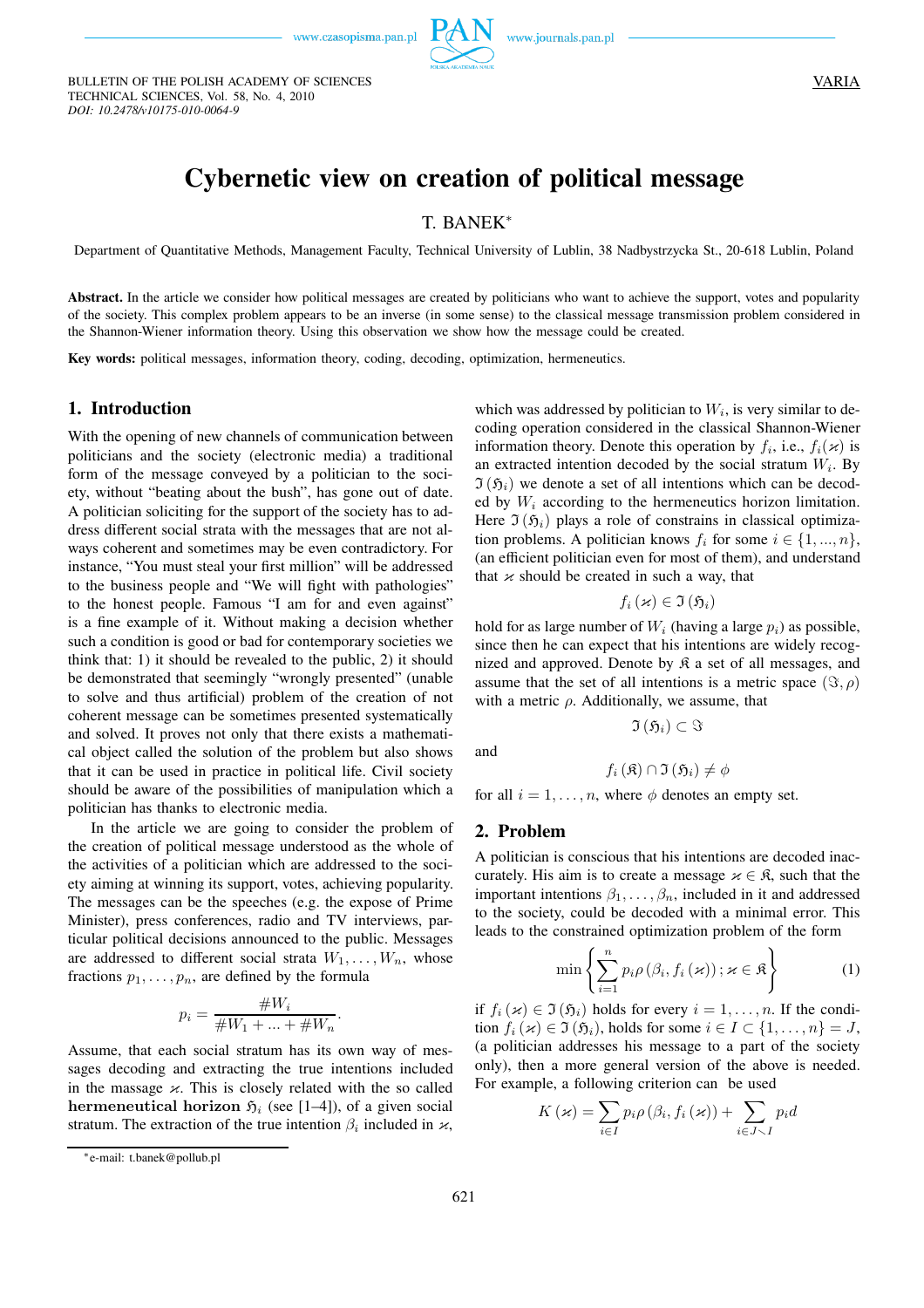www.journals.pan.pl

 $\beta$ 

where

$$
d = \begin{cases} \sup \{ \rho(x, y) \, ; x, y \in \mathfrak{I} \} \\ \text{if } \sup \{ \rho(x, y) \, ; x, y \in \mathfrak{I} \} < \infty \\ \text{sufficiently large} \\ \text{if } \sup \{ \rho(x, y) \, ; x, y \in \mathfrak{I} \} = \infty. \end{cases}
$$

# **3. Analogies with the Shannon-Wiener information theory**

In the simplest variant of this theory (see [5]) one considers the following scheme of messages transmission. A message  $\beta$  is compressed and coded. Next, the result  $f(\beta)$  is sent from a source (N) via a communication channel (where it is corrupted by noise  $\varepsilon$ ), to a receiver. Hence, the receiver (R) obtains the message

$$
\varkappa = f(\beta) + \varepsilon.
$$

Knowing the code f and the message  $\varkappa$ , his aim is to reconstruct  $\beta$  with a minimal error.

If the coding operation is linear, i.e.,  $f(\beta) = X\beta$ , where  $\beta \in \mathbb{R}^m$ , X is a  $n \times m$  matrix,  $\varkappa, \varepsilon \in \mathbb{R}^n$ , and  $|X^T X| \neq 0$ , then  $\widehat{\beta}$  which minimizes a mean square error

$$
\|\varkappa - X\beta\|^2 \tag{2}
$$

where  $\|\cdot\|$  is a norm in  $\mathbb{R}^n$ , is given by the formula

$$
\widehat{\beta} = \left(X^T X\right)^{-1} X^T \varkappa \tag{3}
$$

where  $(X^T X)^{-1}$  is the inverse of  $X^T X$ . Moreover, if noises covariance matrix is diagonal

$$
cov\left(\varepsilon,\varepsilon\right)=\sigma I
$$

where  $\sigma = var(\varepsilon_i)$ , and I denote identity matrix, then errors covariance matrix has the form

$$
cov\left(\varkappa - X\widehat{\beta}, \varkappa - X\widehat{\beta}\right) = \sigma\left[I - X\left(X^T X\right)^{-1} X^T\right]
$$

and the minimal error of reconstruction (decoding) is

$$
\mathbb{E}\left\|\beta-\widehat{\beta}\right\|^2 = \sigma Tr\left(X^TX\right)^{-1}
$$

where  $Tr(X^TX)^{-1}$  denotes a trace of  $(X^TX)^{-1}$ , and E is the expectation with respect to a probability measure.

**Remark.** Comparing the problems considered in sections two and three, we note analogies and differences between them and recognize that they are in some sense inverse to each other. Indeed, in contrary to the scheme considered in the classical IT, message transmissions between politicians and societies are not corrupted by noises and each social stratum receives **identical** message κ. Moreover, a decoding operation  $f_i(\varkappa)$  for the problem (1) in the section two, has the explicit representation (3) for the problem (2).

**Conclusion.** Hence, assuming temporarily, that  $\beta_i \in \mathbb{R}^m$ ,  $X_i$ is  $n \times m$ - matrix,  $\varkappa, \varepsilon \in \mathbb{R}^d$ , then the political message creation problem in its simplest form (without hermeneutics constrains), can be stated in the form

$$
\min\left\{\sum_{i=1}^{n} p_i \left\|\beta_i - X_i \varkappa\right\|^2; \varkappa \in \mathbb{R}^d\right\}.
$$
 (4)

Setting

T. Banek

$$
= \text{col}\left(\sqrt{p_1}\beta_1, \dots, \sqrt{p_n}\beta_n\right)
$$

$$
X = \left[\begin{array}{c} \sqrt{p_1}X_1 \\ \dots \\ \sqrt{p_n}X_n \end{array}\right]
$$

and assuming  $|X^T X| \neq 0$ , we have from (3) immediately

$$
\widehat{\varkappa} = \left( X^T X \right)^{-1} X^T \beta,
$$

$$
cov (\beta - X\hat{\varkappa}, \beta - X\hat{\varkappa}) = \sigma \left[ I - X (X^T X)^{-1} X^T \right],
$$
 (5)  

$$
\mathbb{E} ||\beta - X\hat{\varkappa}||^2 = \sigma \left[ nm - Rank \left[ X (X^T X)^{-1} X^T \right] \right].
$$

Hence, the politician should use the code

$$
K = \left(X^T X\right)^{-1} X^T,
$$

obtaining  $K\beta = (X^T X)^{-1} X^T \beta$ , and transmit the message  $\hat{\varkappa} = K\beta$  to the society. The decoding operation X made by the social strata produces the result

$$
X\widehat{\varkappa} = X(X^T X)^{-1} X^T \beta
$$

which have smallest mean square errors given by the covariance matrix  $cov (\beta - X\hat{\kappa}, \beta - X\hat{\kappa})$  given in (5).

**Solution.** In more general nonlinear version  $\beta_i \in \mathbb{R}^m$ ,  $\mathbb{R}^d \ni$  $\mathcal{H} \mapsto f_i(\mathcal{H}) \in \mathbb{R}^m$ , and the above problem (again without hermeneutics constrains), can be state in the form

$$
\min\left\{\sum_{i=1}^{n}p_{i}\left\|\beta_{i}-f_{i}\left(\varkappa\right)\right\|^{2};\varkappa\in\mathbb{R}^{d}\right\}.
$$
 (6)

Set

$$
\beta = \text{col}\left(\sqrt{p_1}\beta_1, ..., \sqrt{p_n}\beta_n\right)
$$

$$
f = \begin{bmatrix} \sqrt{p_1}f_1 \\ ... \\ \sqrt{p_n}f_n \end{bmatrix}.
$$

Then, the necessary condition of optimality of  $\hat{\varkappa}$ , (the first derivative equals zero) gives

$$
J^T f\left(\widehat{\mathbf{x}}\right) \left[\beta - f\left(\widehat{\mathbf{x}}\right)\right] = 0 \tag{7}
$$

where

$$
Jf\left(\varkappa\right) = \left(\frac{\partial f_i\left(\varkappa\right)}{\partial\varkappa_j}\right)
$$

is the Jacobian of  $f(x)$ . Thus, the necessary condition shows that for the best message the orthogonality conditions

$$
(Jf(\widehat{\mathbf{x}}))_i \perp \widehat{\varepsilon}
$$

$$
\widehat{\varepsilon} \equiv [\beta - f(\widehat{\mathbf{x}})]
$$

hold. In order to understand this conditions, first note that the Jacobi matrix is a measure of decoding sensitivity with respect to the infinitesimal changes of messages and that an efficient politician can, and even should be aware of this measure. And second, the product

$$
J^T f\left(\varkappa\right) \left[\beta - f\left(\varkappa\right)\right]
$$

622 Bull. Pol. Ac.: Tech. 58(4) 2010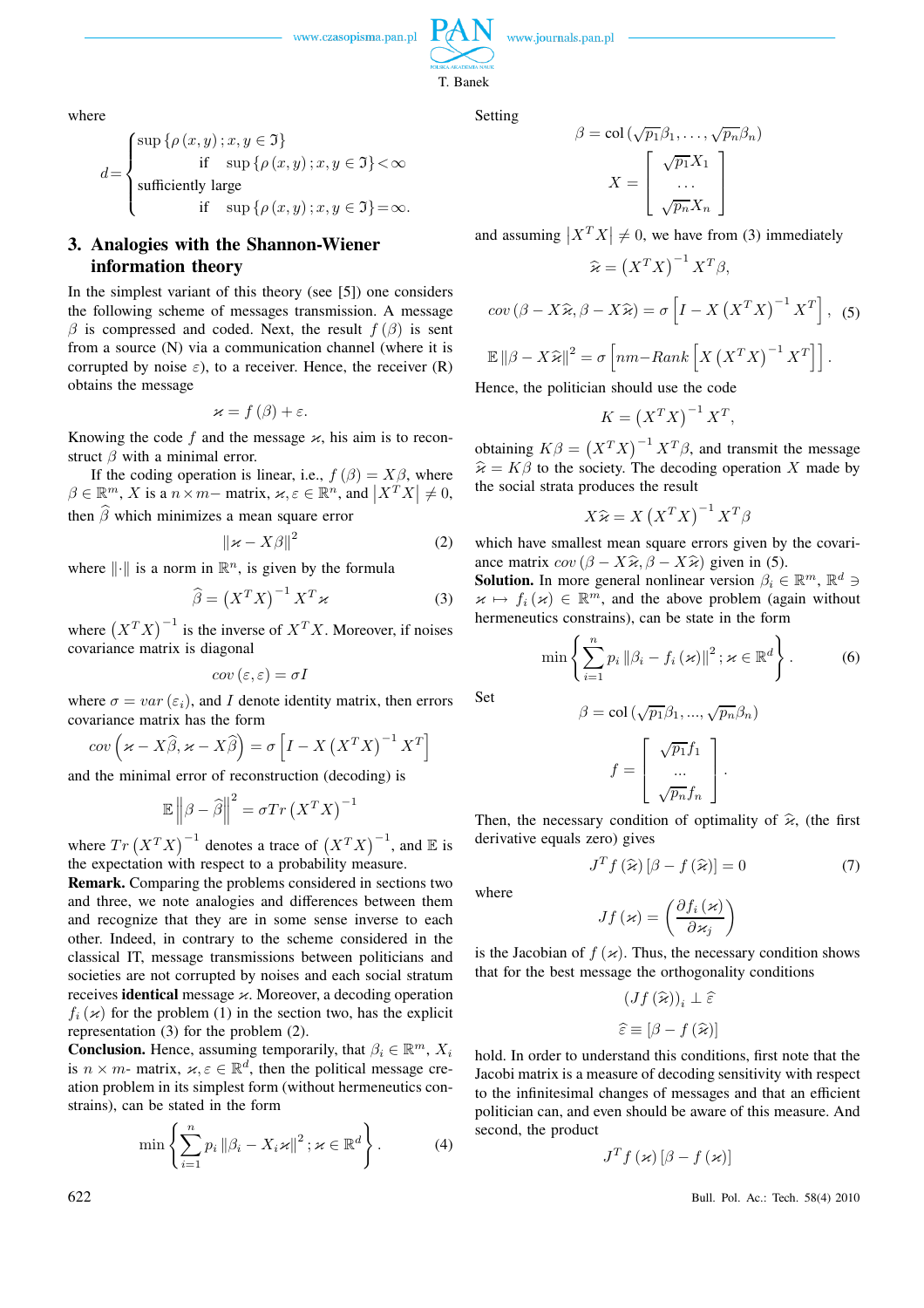

is a sequence of a sum with weight given in the row of  $J^T f(x)$ . The weights are multiplied by coordinates of the difference  $\beta - f(\varkappa)$ . The orthogonality conditions say that this sequence must be  $(0, \ldots, 0)$  for the optimal message. In other words **All under- and over-interpretation in reconstructing intentions should be annihilated (neutralized) if they are weighted by the sensitivities of decoding operations.**

**Energetic analogy.** If a system of force fields is represented by the columns  $(Jf(\hat{\kappa}))_i$  of the Jacobi matrix  $Jf(\kappa)$ , and the difference  $\beta - f(\varkappa)$  is a shift of an unit mass (or an unit charge), then our necessary condition (7) correspond to the theorem in classical mechanics; the mechanical works (efforts) of force fields are all equal to zero, if the shift is in the direction orthogonal to the all field lines.

**A lie.** Finally, we should mention an extreme (in a sense) application of the Shannon-Wiener information theory. This is connected with a phenomenon known as a *lie*. It exists in an interpersonal space, hence in a public space as well. Without going into the details about its essence and nature, we restrict ourselves here to the cybernetic perspective, a specially to the question; what the IT can offer to a liar? Assume, that the liar's goal is to hide his true intentions  $\beta$  and in the result, he is going to create a message  $\varkappa$ , which, after decoding has the form  $\beta$ . In the linear IT, we have

$$
\widehat{\beta} - \beta = \left(X^T X\right)^{-1} X^T \varepsilon. \tag{8}
$$

Thus, under the energy constrains  $||\varepsilon|| \le a, a > 0$ , the maximum (in the mean square sense) of intentions hiding is obtained by solving the problem

$$
\max\left\{ \left\| \left( X^T X \right)^{-1} X^T \varepsilon \right\|^2; \|\varepsilon\| \le a \right\} \tag{9}
$$

.

and next, by creating the message

$$
\varkappa^{\star}=X\beta+\varepsilon^{\star},
$$

where  $\varepsilon^*$  is the solution of (9). Indeed, the receiver obtains the message  $x^*$ , and after decoding he gets

$$
\widehat{\beta} = \left(X^T X\right)^{-1} X^T \varkappa^* = \beta + \left(X^T X\right)^{-1} X^T \varepsilon^*
$$

Since  $\varepsilon^*$  solves (9), hence according to (8), the difference  $\hat{\beta} - \beta$  is square norm maximal.

## **4. Examples**

Sometimes we hear the politicians' statements which openly violates our logic. For instance, "The Head of the Central Anti-Corruption Bureau (CBA) is suspected of having committed a crime of revealing a state secret by informing the President of the Republic of Poland, the Prime Minister and the Speakers of the Sejm and the Senate about the materials collected by the CBA concerning, so called, gambling affair, which suggest the possibility of legalization of the bill that will have negative effects on the state's budget". Such messages force us to think because it cannot be excluded that they have been given by the people who think and know what and why they say. On the one hand, the Head of the CBA

revealing the materials to the most important officials of the state has prevented the loss in the State Treasury and shown the concern about the public interests. On the other hand, he is said to have abused his power and have broken the law by revealing the materials. Either we recognize the primacy of the public interest over the regulations of the law or the other way round. What is more, the regulations of the law here block the access to vital information even in the case of the most important officials of the state which seems to be ridiculous and threaten the state's security. It seems that the only possible explanation to this confusion (according to the theory presented in the article) is to read the intention as follows: If my statement violates your logic you are a member of the stratum little in number and your opinion does not translate into the popularity I need. I think that the majority of the people I address has different logic than you. I appeal to their logic which accepts the primacy of the dogmas of law over the public interest. And even if there is no such primacy we should encourage such a point of view.

It seems that politicians are aware of the possibility of creating the messages that are not coherent. Some of them admit it with disarming frankness (often by means of such a message). Example: an important politician (also businessman and ethicist) of the ruling party commenting on the exclusion of the opposition MP's from the Investigation Commission admits that it was "essentially justified but spoilt the image". The obvious intention of the message is the attempt to reject the accusations of being "a judge in one's own case". The citizens who are outraged by such a course of events will decode the message in such a way as presented above.

# **5. Feedback and "dual" control**

The structure of political parties allows some important politicians (usually the leaders) to generate the messages using the voice of their soldiers. If the opinion polls show that the vast majority of the public does not accept a certain message it is possible to dissociate oneself from it, for instance by getting rid of a soldier. Such an alternative generates more possibilities for a politician. Firstly, he or she may create a set of messages which are coherent if considered separately and not coherent if viewed altogether. Secondly, he or she may examine the boundaries of social acceptance for certain political decisions without the risk of losing personal popularity. For instance, the Prime Minister commenting on the exclusion of the opposition MP's from the Investigation Commission saying that "he does not approve of it and would not do such a thing himself". The message was transmitted when it was obvious that the public does not accept the decision. Conscious use of opinion polls in political games has its counterpart in Wiener's cybernetics [6] when it is called feedback. "Dual control" (DC) appeared in classical automatics thanks to the works of Feldbaum [7]. Thirdly, DC makes it possible to examine the attitudes to certain political decisions in the society in a more subtle way than dividing it into traditional strata. In the modern systems theory such an activity is called "the identification of an object".